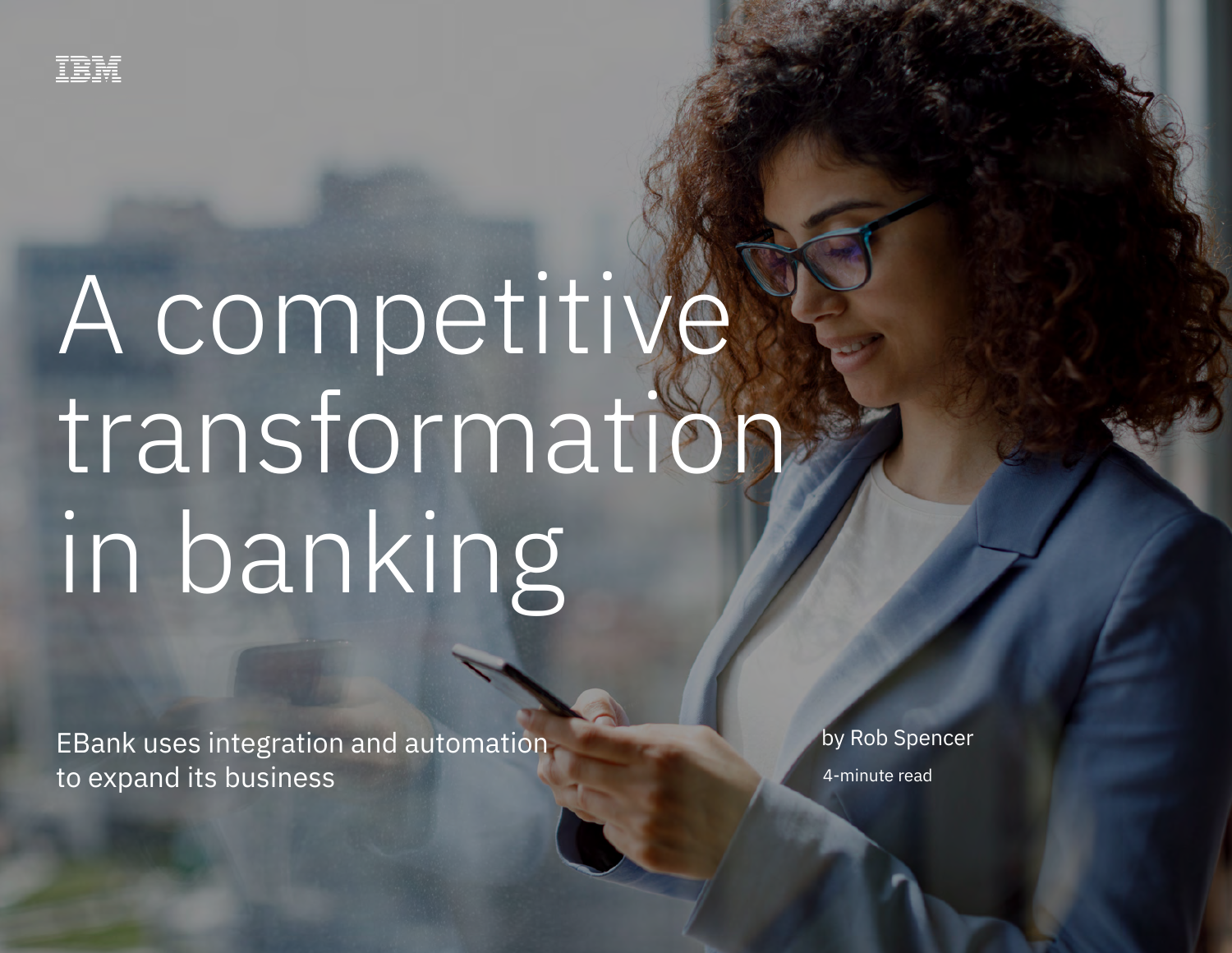he Export Development Bank of Egypt (EBank) recognized a huge opportunity, and it has seized it. The Export<br>Developme<br>Bank of<br>Egypt (EBank)<br>recognized a huge<br>opportunity, and i<br>has seized it.<br>Historically a corporate bank, EBank<br>has been instrumental in supporting<br>Egypt's economy by connecting the<br>country's products w

Historically a corporate bank, EBank has been instrumental in supporting Egypt's economy by connecting the country's products with international markets. Recently, however, the bank's leaders felt that it could do more.

As digitization has transformed banking, the banking market in Egypt and the Middle East has grown intensely competitive. Rather than sit back and maintain its position in the corporate

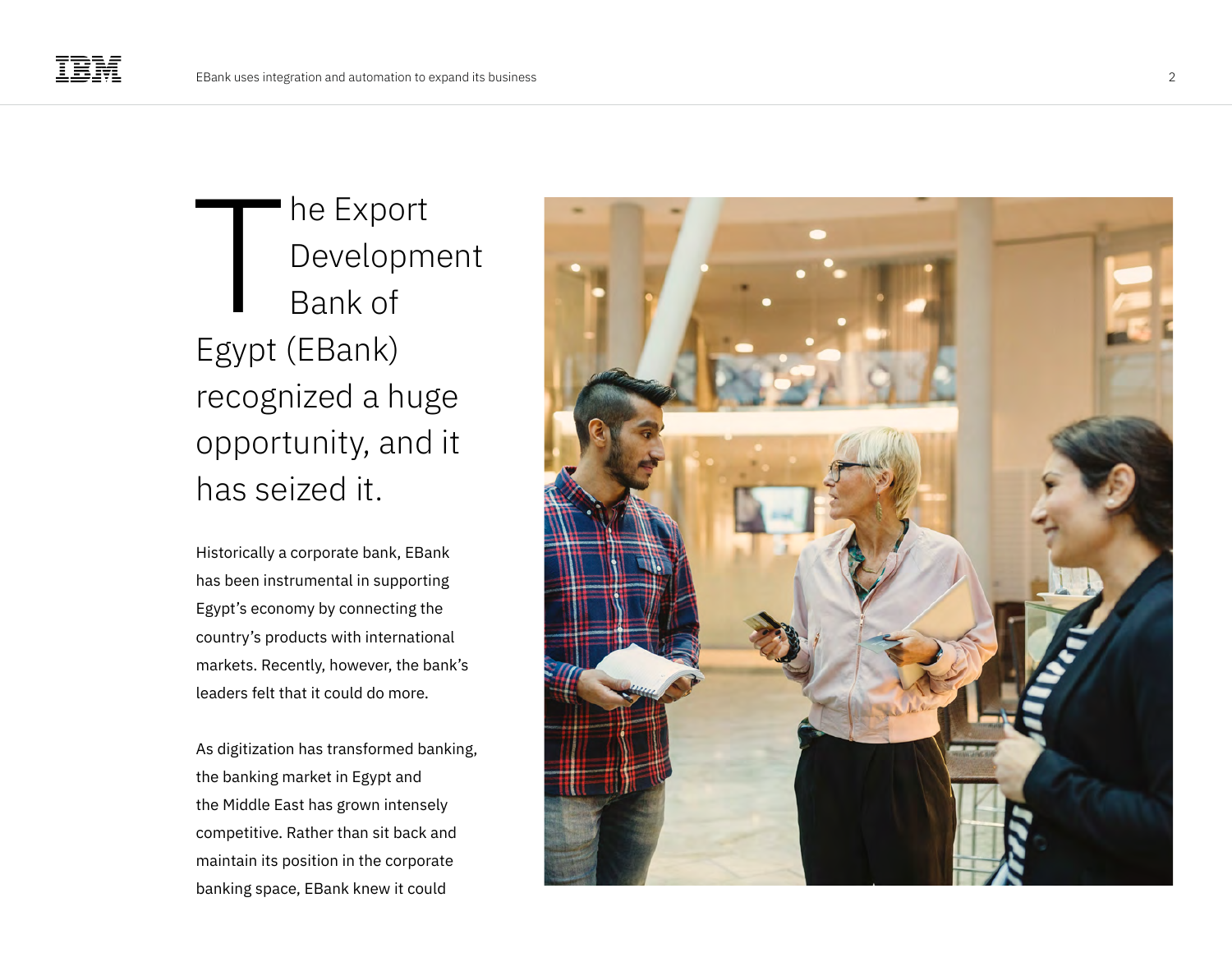use digital technology to launch its own retail banking business—while enhancing its corporate services, too.

Working with IBM Business Partner Sumerge, EBank built a banking-asa-service (BaaS) platform using the [IBM Cloud Pak® for Integration](https://www.ibm.com/cloud/cloud-pak-for-integration), [IBM](https://www.ibm.com/cloud/cloud-pak-for-business-automation)  [Cloud Pak for Business Automation](https://www.ibm.com/cloud/cloud-pak-for-business-automation), and Red Hat® Runtimes solutions running on a single cluster of the [Red](https://www.ibm.com/cloud/openshift)  [Hat OpenShift®](https://www.ibm.com/cloud/openshift) container platform. It was the first deployment of its kind in all of the Middle East and Africa, and it dramatically accelerates banking services and gives EBank the flexibility to continue evolving ahead of changing regulations and market demands.

## A bold competitive strategy

When EBank's senior leaders formed the plan to expand into retail banking, they knew that to really make an

impact on the market, the bank would need to offer the best in 21st century banking. And they knew technology would be key.

Mohamed Mostafa Tawfik is the Head of IT for Digital Banking at EBank. He and his team, Ahmed Wehady and Mina Mouneer Shoukry, E-Banking Team Leaders, were responsible for selecting and incorporating the technology that would enable the bank's expansion strategy.

Automating processes to boost internal efficiency was one important goal. Another was more flexible integration between systems. EBank had relied on point-to-point integrations between legacy solutions, and this architecture could not support the agility that new digital services would demand.

"One of the cornerstones required in our architecture was a banking-as-a-service

integration layer," explains Tawfik, "so that we could more easily upgrade our core banking capabilities by adding new digital channels and automation services."

Tawfik and team also wanted to containerize their automation and integration solutions. This was a bit of a risk, says Tawfik, because other banks in the region hadn't yet adopted containerization. But the long-term advantages in flexibility and cost efficiency outweighed the risk. "We knew it was the better approach in terms of availability, scalability and deployments. It would allow for rapid speed-to-market and modification ability," says Tawifk. "So we decided to be the pioneer."

EBank then issued a request for proposal (RFP) to identify the right technologies and the right partner to help implement them.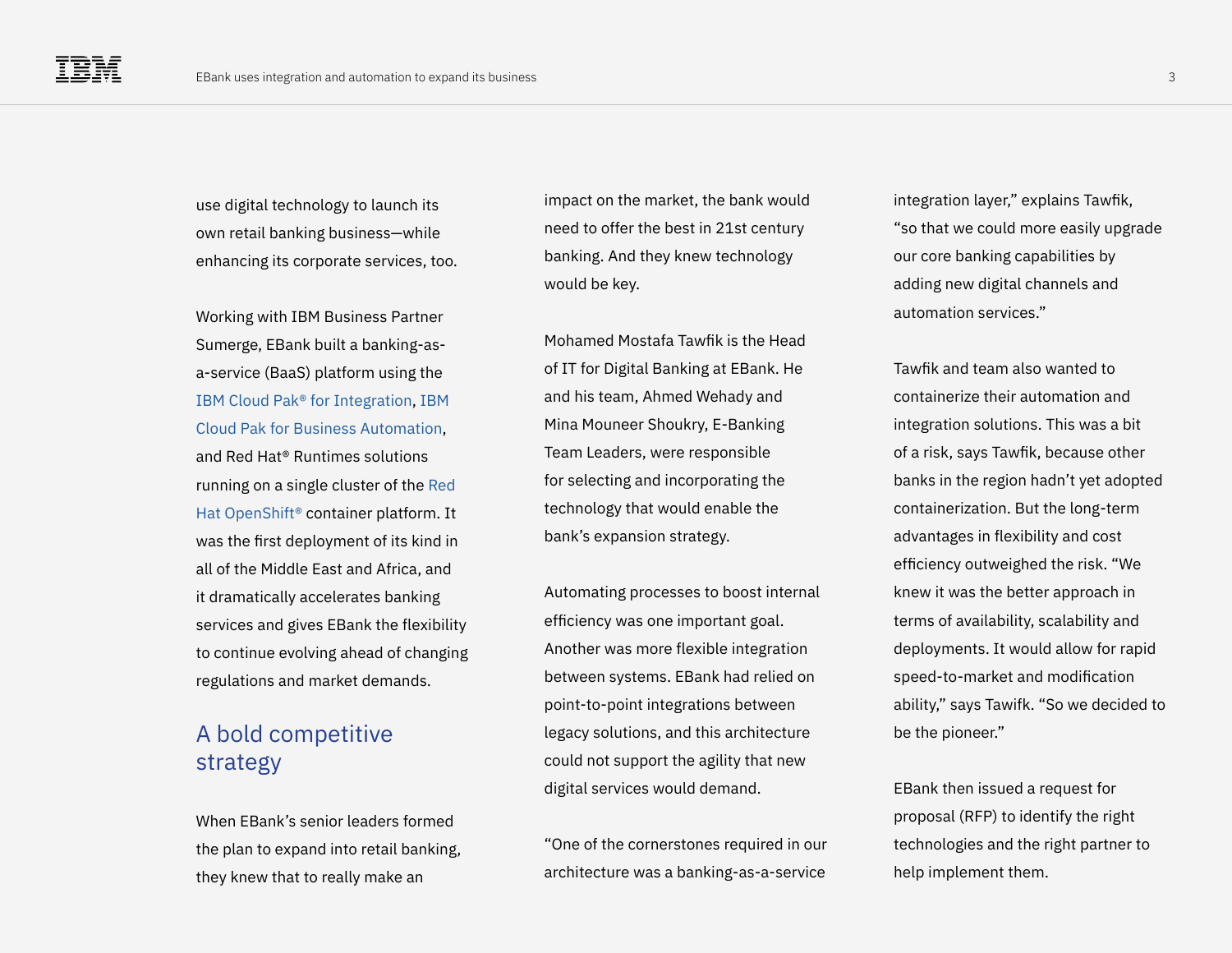We're " delivering greater customer satisfaction because we're providing fast and seamless, end-to-end services without queuing and lead time."

**Mohamed Mostafa Tawfik**, Head of IT for Digital Banking, Export Development Bank of Egypt

EBank accelerated outgoing interbank transfers from 4 minutes per transfer to transfers per minute 50 It also accelerated internet banking transfers by

80%

from 10 minutes to 2 minutes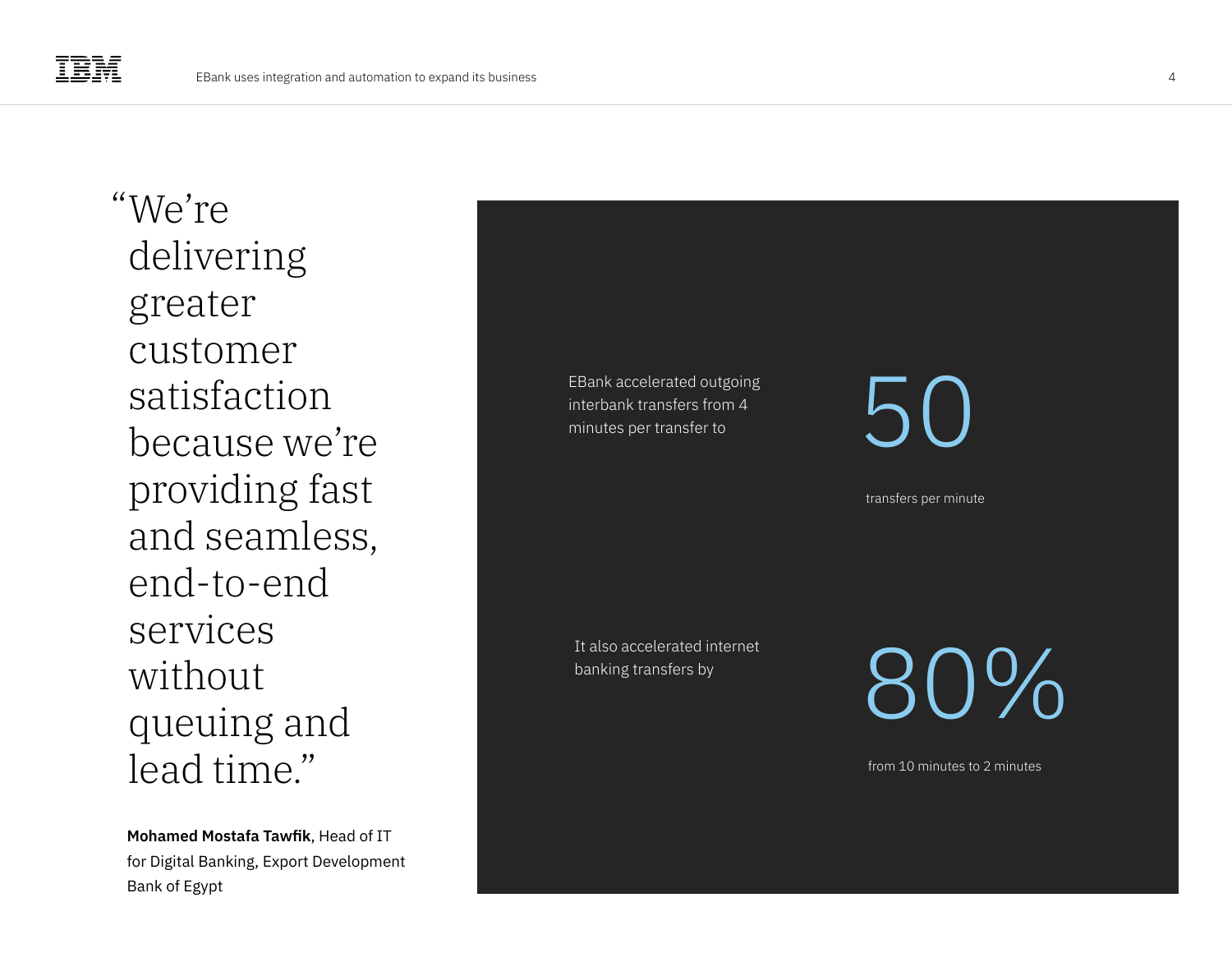# Integration, business automation, containerization and success

After meeting with all of the vendors who responded to the RFP, EBank chose to work with IBM Business Partner Sumerge, an international IT solution provider and consultancy headquartered in Cairo.

"It was clear during the RFP stage that EBank was doing something different than its competition," says Mohamed Nour, Chief Technology Officer (CTO) at Sumerge. "They were really looking to make the leap to digital transformation, and we understood the vision and showed how we could build a banking-as-a-service platform to enable innovation in digital channels and other initiatives."



Sumerge worked with Tawfik and his team to build a containerized API integration layer, using IBM Cloud Pak for Integration and the Red Hat OpenShift container platform, that connects EBank's corporate and retail business channels and partners with its core banking and other banking systems. The teams also

used the IBM solution to build a full Automatic Clearing House (ACH) remittance flow over the integration layer. "We unified integration requirements and enabled rapid, secure connectivity between all applications in a heterogeneous environment," says Wehady. "It gives us the agility to develop,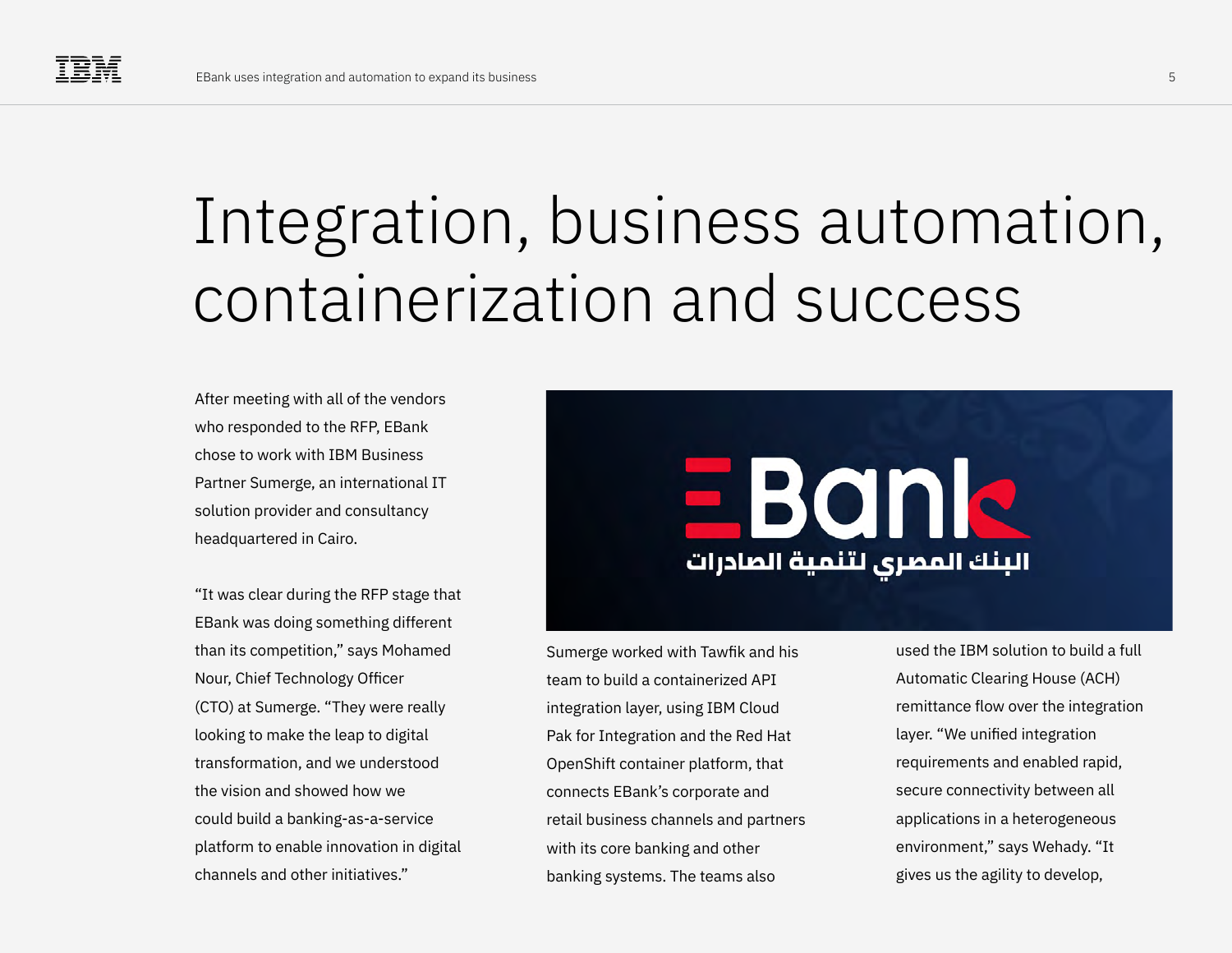test, refine and roll out at a speed that matches the bank's strategy."

In parallel with the integration layer project, EBank worked with Sumerge to implement the content management component of IBM Cloud Pak for Business Automation. Using these solutions, EBank automates account opening for customers, including management of records and data in a central repository.

Together, the integration and automation solutions are a major boost to EBank's processing speeds. "The performance is amazing," says Shoukry. "We have reduced transaction times dramatically and also eliminated the need for manual work on thousands of daily transactions."

The EBank and Sumerge teams—and the IBM Customer Success team as well—collaborated in an agile fashion to

implement the business automation and integration solutions together on the same OpenShift cluster along with the bank's digital channel applications. As Tawfik describes it, "Each of the projects had dependencies on the others, so we worked on small patches of the overall architecture in a parallel mode, performing analysis, development, deployment and testing, and in this way we could continually communicate specifications to a thirdparty developer helping with our digital channels."

Ahmed Azraq, IBM Customer Success Manager Architect for EBank, also comments on the unique and highly collaborative nature of the project: "EBank is the first enterprise in Egypt to have multiple IBM Cloud Paks running in a single Red Hat OpenShift cluster in production. Throughout the implementation, we had a one-team spirit across IBM, Red Hat, Sumerge

and EBank. In some situations, we had calls across all four entities working closely together to ensure timely support of EBank's objectives."

And while implementation was still in process, the project received an important real-world test. The Central Bank of Egypt (CBE) issued a mandate that all transfers between domestic banks must be performed by automated straight-through processing (STP), so that funds would move from one bank to another instantly. It was a challenge, says Tawfik, but the teams were more than ready. "The mandate became a great opportunity to showcase the flexibility of our integration layer. We built the STP logic and a seamless transaction flow between core banking, the channels, the RPA processes and the national switch, and we completed the project more than one year ahead of the alternative options."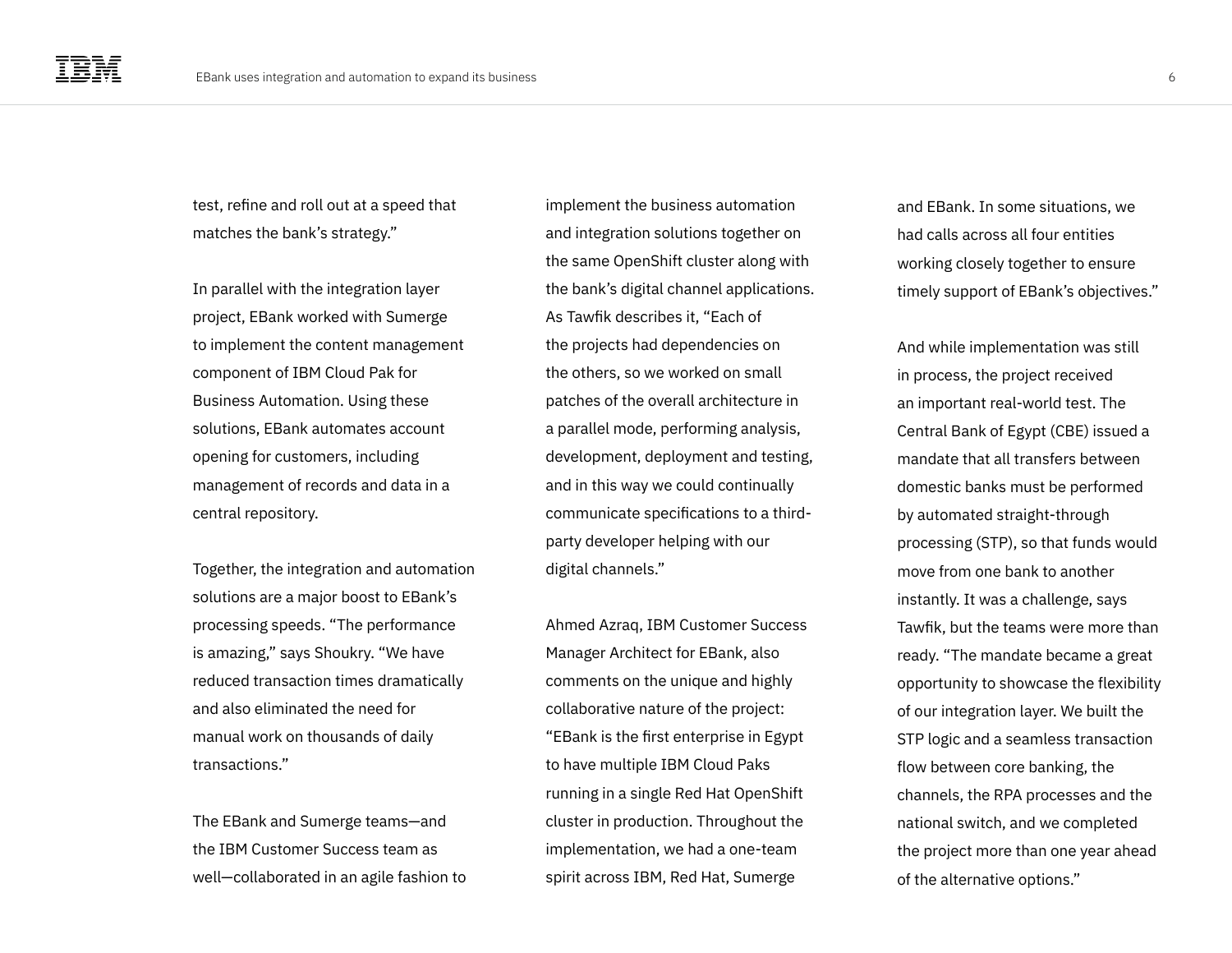## Enhanced services and satisfied customers

But why should retail banking customers join a longtime corporate bank?

What do integration, automation and containerization mean to the average account holder?

They mean faster service, for one thing. EBank's outgoing interbank transfers used to take about four minutes per transfer. Now EBank processes 50 transfers per minute. Incoming transfers were previously processed in overnight batches. Now they're done in near real-time. And EBank has accelerated internet banking transfers from 10 minutes to two minutes—a critical service differentiator in the retail banking market.

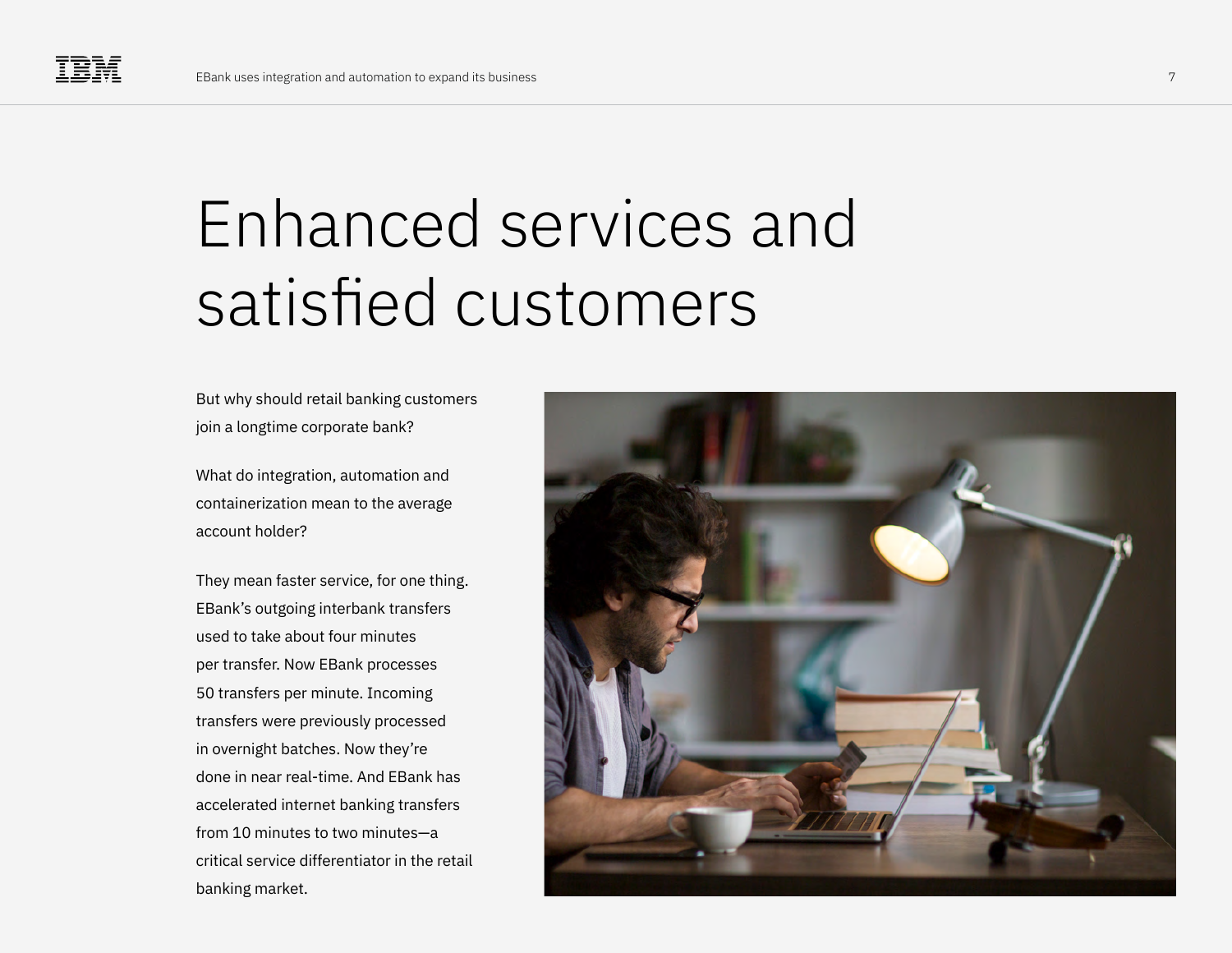"We're delivering greater customer satisfaction because we're providing fast and seamless, end-to-end services without queuing and lead time," says Tawfik.

In addition to speed, EBank's BaaS platform means consistency of services and strengthened security, too.

Customers get a consistent and highquality experience across all EBank channels, while the automation of previously manual processes ensures that transactions are secure, monitored and traceable.

"Because these improvements apply to all of our channels, it means we

are enhancing the corporate banking services EBank has always been known for, while also making a highly competitive entry into retail banking," explains Tawfik. "Moving forward, we have the platform we need to decrease time to market and lower integration costs while we continue building on and enhancing our services."

The performance is amazing. We have " reduced transaction times dramatically and also eliminated the need for manual work on thousands of daily transactions."

**Mina Mouneer Shoukry**, E-Banking Team Leader, Export Development Bank of Egypt